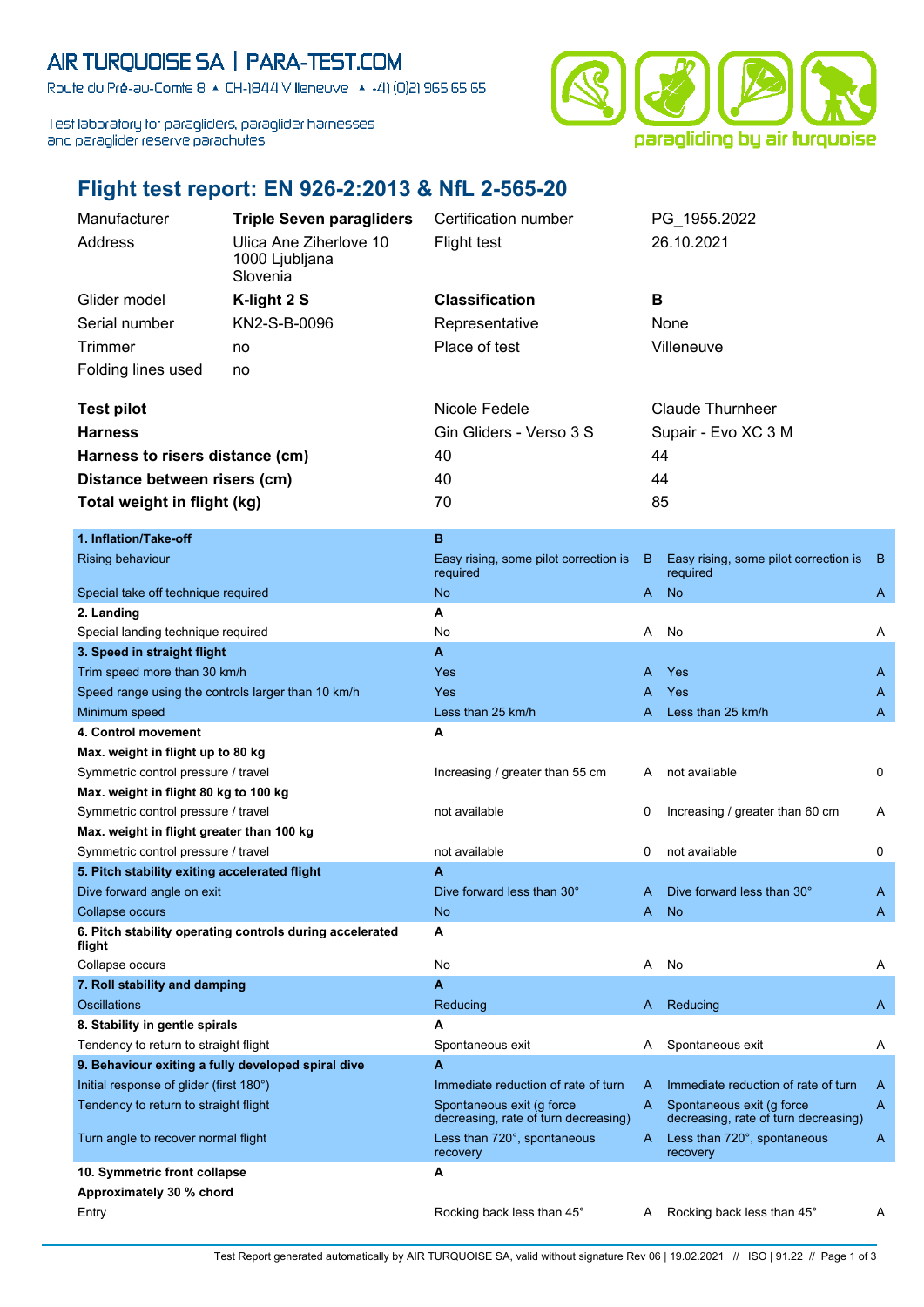| Recovery                                                                    | Spontaneous in less than 3 s                                                        | Α | Spontaneous in less than 3 s                                                        | Α |
|-----------------------------------------------------------------------------|-------------------------------------------------------------------------------------|---|-------------------------------------------------------------------------------------|---|
| Dive forward angle on exit Change of course                                 | Dive forward 0° to 30° Keeping<br>course                                            | A | Dive forward 0° to 30° Keeping<br>course                                            | Α |
| Cascade occurs                                                              | No                                                                                  | Α | No                                                                                  | Α |
| Folding lines used                                                          | No                                                                                  | Α | No                                                                                  | Α |
| At least 50% chord                                                          |                                                                                     |   |                                                                                     |   |
| Entry                                                                       | Rocking back less than 45°                                                          | A | Rocking back less than 45°                                                          | Α |
| Recovery                                                                    | Spontaneous in less than 3 s                                                        | Α | Spontaneous in less than 3 s                                                        | Α |
| Dive forward angle on exit / Change of course                               | Dive forward 0° to 30° / Keeping<br>course                                          | A | Dive forward 0° to 30° / Keeping<br>course                                          | Α |
| Cascade occurs                                                              | No                                                                                  | Α | No                                                                                  | A |
| Folding lines used                                                          | No                                                                                  | Α | No                                                                                  | Α |
| With accelerator                                                            |                                                                                     |   |                                                                                     |   |
| Entry                                                                       | Rocking back less than 45°                                                          | A | Rocking back less than 45°                                                          | Α |
| Recovery                                                                    | Spontaneous in less than 3 s                                                        | Α | Spontaneous in less than 3 s                                                        | Α |
| Dive forward angle on exit / Change of course                               | Dive forward 0° to 30° / Keeping<br>course                                          | A | Dive forward 0° to 30° / Keeping<br>course                                          | Α |
| Cascade occurs                                                              | No                                                                                  | Α | No                                                                                  | Α |
| Folding lines used                                                          | No                                                                                  | Α | No                                                                                  | Α |
|                                                                             | A                                                                                   |   |                                                                                     |   |
| 11. Exiting deep stall (parachutal stall)                                   |                                                                                     |   |                                                                                     |   |
| Deep stall achieved                                                         | Yes                                                                                 | A | Yes                                                                                 | A |
| Recovery                                                                    | Spontaneous in less than 3 s                                                        | A | Spontaneous in less than 3 s                                                        | A |
| Dive forward angle on exit                                                  | Dive forward 0° to 30°                                                              | A | Dive forward 0° to 30°                                                              | A |
| Change of course                                                            | Changing course less than 45°                                                       | A | Changing course less than 45°                                                       | A |
| Cascade occurs                                                              | <b>No</b>                                                                           | Α | <b>No</b>                                                                           | A |
| 12. High angle of attack recovery                                           | A                                                                                   |   |                                                                                     |   |
| Recovery                                                                    | Spontaneous in less than 3 s                                                        | Α | Spontaneous in less than 3 s                                                        | Α |
| Cascade occurs                                                              | No                                                                                  | Α | No                                                                                  | Α |
| 13. Recovery from a developed full stall                                    | A                                                                                   |   |                                                                                     |   |
| Dive forward angle on exit                                                  | Dive forward 0° to 30°                                                              | A | Dive forward 0° to 30°                                                              | A |
| Collapse                                                                    | No collapse                                                                         | A | No collapse                                                                         | A |
| Cascade occurs (other than collapses)                                       | <b>No</b>                                                                           | A | <b>No</b>                                                                           | A |
| Rocking back                                                                | Less than 45°                                                                       | A | Less than 45°                                                                       | A |
| Line tension                                                                | Most lines tight                                                                    | A | Most lines tight                                                                    | Α |
| 14. Asymmetric collapse                                                     | в                                                                                   |   |                                                                                     |   |
| Small asymmetric collapse                                                   |                                                                                     |   |                                                                                     |   |
| Change of course until re-inflation / Maximum dive forward or<br>roll angle | Less than 90° / Dive or roll angle<br>$0^\circ$ to 15 $^\circ$                      | A | Less than 90° / Dive or roll angle<br>$0^\circ$ to 15 $^\circ$                      | Α |
| Re-inflation behaviour                                                      | Spontaneous re-inflation                                                            | A | Spontaneous re-inflation                                                            | Α |
| Total change of course                                                      | Less than $360^\circ$                                                               | Α | Less than 360°                                                                      | Α |
| Collapse on the opposite side occurs                                        | No (or only a small number of                                                       | A | No (or only a small number of                                                       | Α |
|                                                                             | collapsed cells with a spontaneous<br>reinflation)                                  |   | collapsed cells with a spontaneous<br>reinflation)                                  |   |
| Twist occurs                                                                | No                                                                                  | Α | No                                                                                  | A |
| Cascade occurs                                                              | No                                                                                  | Α | No                                                                                  | A |
| Folding lines used                                                          | No                                                                                  | Α | No                                                                                  | Α |
| Large asymmetric collapse                                                   |                                                                                     |   |                                                                                     |   |
| Change of course until re-inflation / Maximum dive forward or<br>roll angle | Less than 90° / Dive or roll angle<br>15° to 45°                                    | A | 90° to 180° / Dive or roll angle<br>15° to 45°                                      | В |
| Re-inflation behaviour                                                      | Spontaneous re-inflation                                                            | A | Spontaneous re-inflation                                                            | A |
| Total change of course                                                      | Less than 360°                                                                      | Α | Less than 360°                                                                      | Α |
| Collapse on the opposite side occurs                                        | No (or only a small number of<br>collapsed cells with a spontaneous<br>reinflation) | A | No (or only a small number of<br>collapsed cells with a spontaneous<br>reinflation) | Α |
| Twist occurs                                                                | No                                                                                  | Α | No                                                                                  | A |
| Cascade occurs                                                              | No                                                                                  | Α | No                                                                                  | A |
| Folding lines used                                                          | No                                                                                  | Α | No                                                                                  | Α |
| Small asymmetric collapse with fully activated accelerator                  |                                                                                     |   |                                                                                     |   |
| Change of course until re-inflation / Maximum dive forward or<br>roll angle | Less than 90° / Dive or roll angle<br>$0^\circ$ to 15 $^\circ$                      | A | Less than 90° / Dive or roll angle<br>15 $\degree$ to 45 $\degree$                  | Α |
| Re-inflation behaviour                                                      | Spontaneous re-inflation                                                            | A | Spontaneous re-inflation                                                            | A |